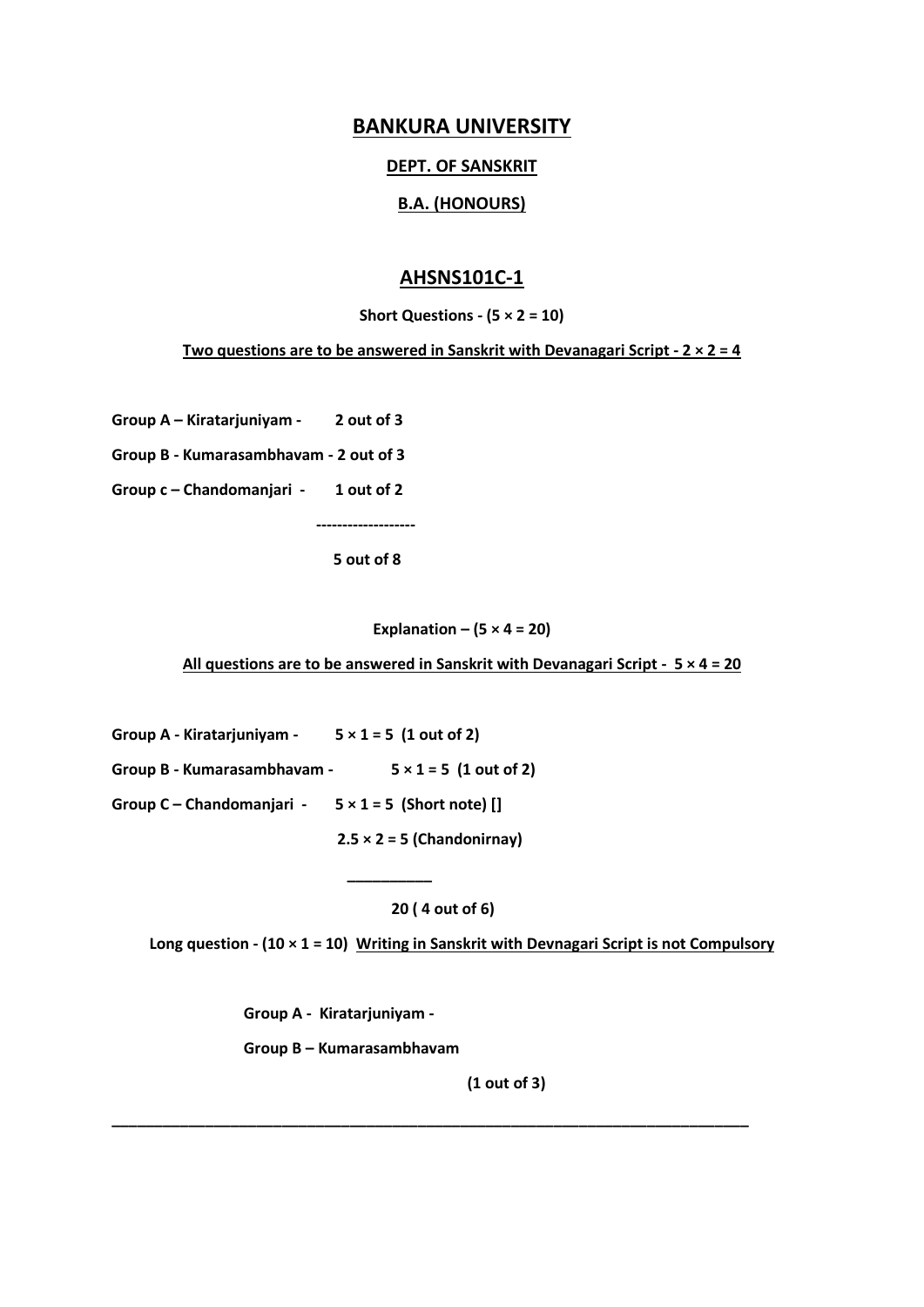# **AHSNS101C-2**

## **Short Questions - (5 × 2 = 10)**

#### **Two questions are to be answered in Sanskrit with Devanagari Script - 2 × 2 = 4**

| 2 out of 3 |
|------------|
|            |
| 1 out of 2 |
|            |
|            |

**Explanation –**  $(5 \times 4 = 20)$ 

**All questions are to be answered in Sanskrit with Devanagari Script - 5 × 4 = 20**

| Group A - Rajabahancharitam            | $5 \times 2 = 10$ (2 out of 3)               |
|----------------------------------------|----------------------------------------------|
| Group B - Kathamukha (Kadambari)       | $5 \times 1 = 5$ (1 out of 2)                |
| Group C - Sukanashopadesha (Kadambari) | $5 \times 1 = 5$ [ 1 out of 1 - (i) or (ii)] |
|                                        |                                              |

 **20 ( 4 out of 6)**

**5 out of 8**

**Long question - (10 × 1 = 10) Writing in Sanskrit with Devanagari Script is not Compulsory Group A - Rajabahancharitam Group B - Kathamukha (Kadambari)**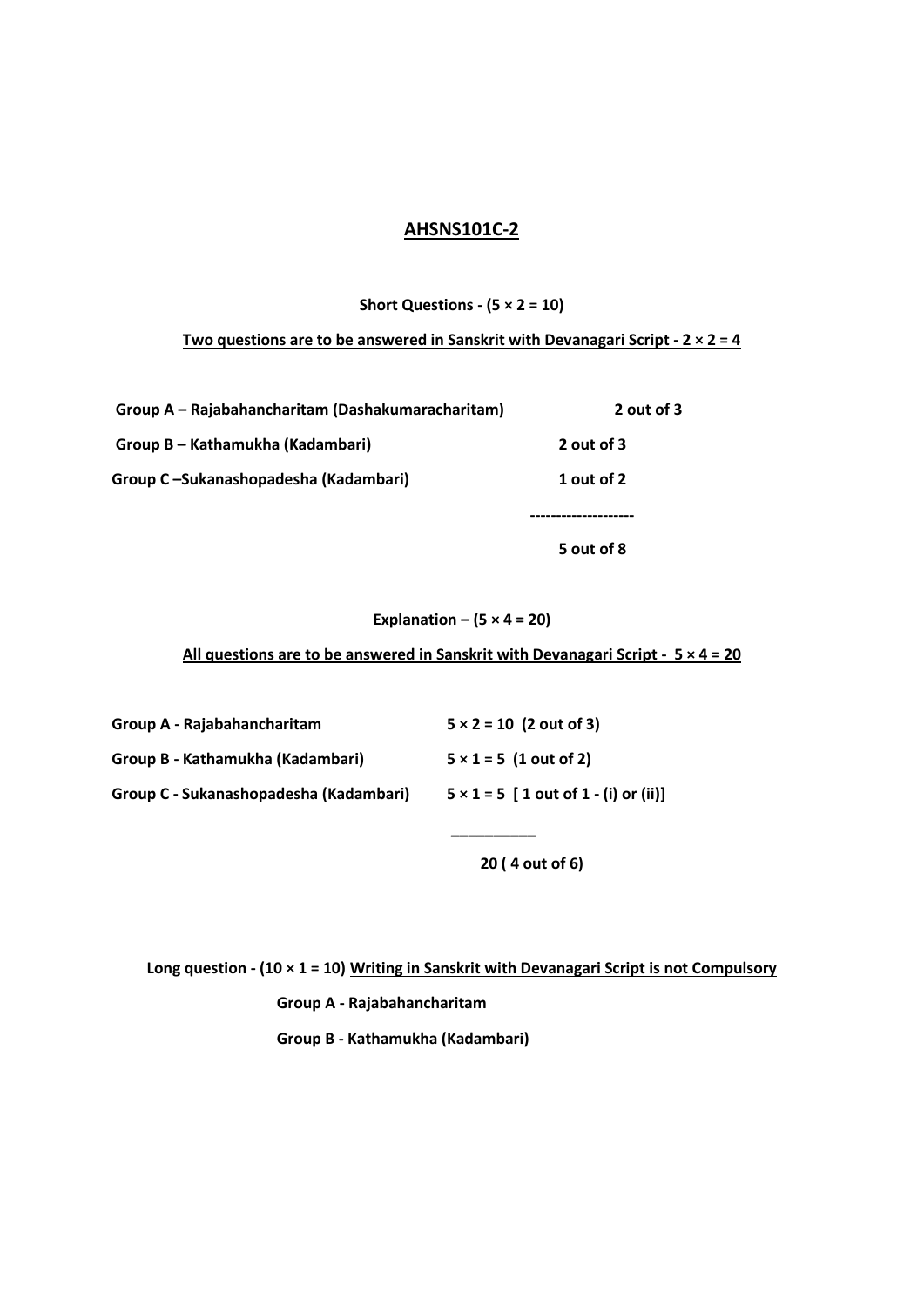### **AHSNS103GE-1 (Generic )**

**Group - A - Abhijnanashakuntalam –**

**Writing in Sanskrit with Devanagari Script is Compulsory**

**1. Explanation**

**5 × 1 = 5 (1 out of 2)** 

**2. Amplification**

**5 × 1 = 5 (1 out of 2)** 

**Writing in Sanskrit with Devanagari Script is not Compulsory**

**Long question -**  $(10 \times 1 = 10)$ 

**10 × 1 = 10 (1 out of 3)**

**Short Question – 2 × 2 = 4 (2 out of 3)**

**Group - B - Grammar**

**Karaka - Short Questions 2 × 3 = 6 (3 out of 5)**

**(Samasa & Sandhi )- 5 × 1 =5**

| Samasa - | (i) 2 out of $3 -$ | $(2 \times 2 = 4)$ |
|----------|--------------------|--------------------|
|          |                    |                    |

**Sandhi - (ii) 1 out of 2 - 1 × 1 = 1 (Joining and Disjoining)**

**Krit and Taddhita -**  $5 \times 1 = 5$ 

**Resulting forms 5 out of 8**